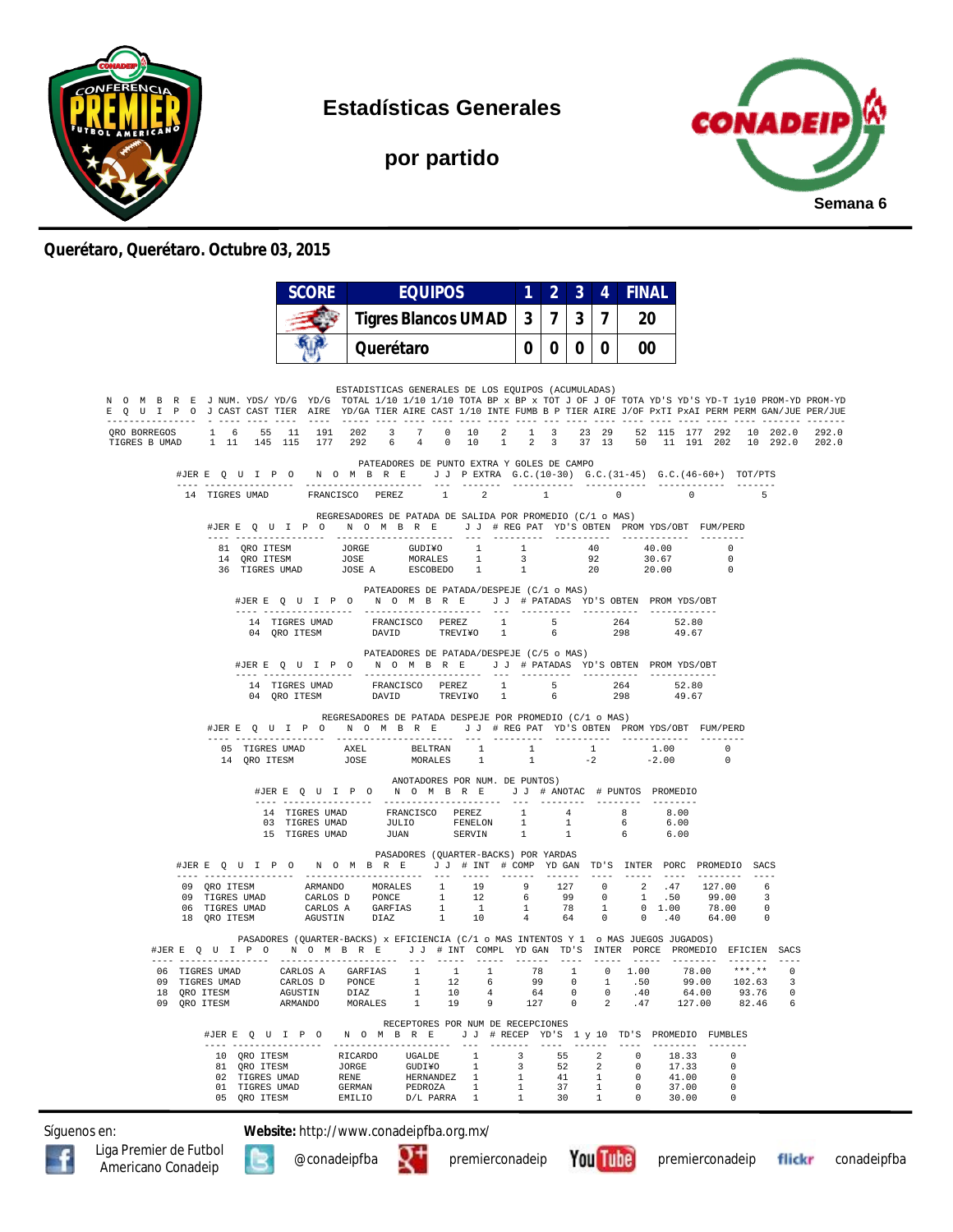

### **Estadísticas Generales**

# **por partido**



| $\begin{tabular}{cccccccc} 84 & QRO TTESM & ARMANDO & GOMEZ & 1 & 2 & 19 & 1 & 0 & 9.50 & 0 \\ 83 & QRO TTESM & MIGUEL & CEVALLOS & 1 & 2 & 19 & 1 & 0 & 9.50 & 0 \\ 03 & QRO TTESM & CARLOS & SIDAS & 1 & 1 & 15 & 0 & 0 & 15.00 & 0 \\ 11 & TIGRES UMAD & JESUS I & PALACIOS & 1 & 1 & 8 & 1 & 0 & 8.00 & 0 \\ 13 & TIGRES UMAD & LUIS & ARRELLAND & 1 & 1 & 7 & 1 & 0 & $                                                                                       |                                                                        |  |  |  |  |  |  |  |  |  |  |  |
|--------------------------------------------------------------------------------------------------------------------------------------------------------------------------------------------------------------------------------------------------------------------------------------------------------------------------------------------------------------------------------------------------------------------------------------------------------------------|------------------------------------------------------------------------|--|--|--|--|--|--|--|--|--|--|--|
| CORREDORES DE BALON (POR YARDAS)<br>#JERE QUIPONOMBRE JJ # ACARR YD OBTEN 1 y 10 LOG TD OBT PROMYDS FUMBLES                                                                                                                                                                                                                                                                                                                                                        |                                                                        |  |  |  |  |  |  |  |  |  |  |  |
| --------- ---------- ------<br>$\begin{tabular}{cccccccc} \textbf{1} & \textbf{1} & \textbf{1} & \textbf{1} & \textbf{1} & \textbf{1} & \textbf{1} & \textbf{1} & \textbf{1} & \textbf{1} & \textbf{1} & \textbf{1} & \textbf{1} & \textbf{1} & \textbf{1} & \textbf{1} & \textbf{1} & \textbf{1} & \textbf{1} & \textbf{1} & \textbf{1} & \textbf{1} & \textbf{1} & \textbf{1} & \textbf{1} & \textbf{1} & \textbf{1} & \textbf{1} & \textbf{1} & \textbf{1} & \$ | ---------<br>--------                                                  |  |  |  |  |  |  |  |  |  |  |  |
|                                                                                                                                                                                                                                                                                                                                                                                                                                                                    |                                                                        |  |  |  |  |  |  |  |  |  |  |  |
|                                                                                                                                                                                                                                                                                                                                                                                                                                                                    |                                                                        |  |  |  |  |  |  |  |  |  |  |  |
|                                                                                                                                                                                                                                                                                                                                                                                                                                                                    |                                                                        |  |  |  |  |  |  |  |  |  |  |  |
|                                                                                                                                                                                                                                                                                                                                                                                                                                                                    |                                                                        |  |  |  |  |  |  |  |  |  |  |  |
|                                                                                                                                                                                                                                                                                                                                                                                                                                                                    |                                                                        |  |  |  |  |  |  |  |  |  |  |  |
|                                                                                                                                                                                                                                                                                                                                                                                                                                                                    |                                                                        |  |  |  |  |  |  |  |  |  |  |  |
|                                                                                                                                                                                                                                                                                                                                                                                                                                                                    |                                                                        |  |  |  |  |  |  |  |  |  |  |  |
|                                                                                                                                                                                                                                                                                                                                                                                                                                                                    |                                                                        |  |  |  |  |  |  |  |  |  |  |  |
|                                                                                                                                                                                                                                                                                                                                                                                                                                                                    |                                                                        |  |  |  |  |  |  |  |  |  |  |  |
|                                                                                                                                                                                                                                                                                                                                                                                                                                                                    | $\begin{matrix}0\\0\end{matrix}$<br>$2.00$<br>$1.00$                   |  |  |  |  |  |  |  |  |  |  |  |
| MARTIN MARQUEZ<br>1<br>$\overline{1}$<br>1<br>11 QRO ITESM                                                                                                                                                                                                                                                                                                                                                                                                         | $\overline{0}$<br>$\overline{0}$                                       |  |  |  |  |  |  |  |  |  |  |  |
| INTERCEPTORES DE PASES (POR # DE PASES INTECEPTADOS)<br>#JERE OUIPO NOMBRE JJ # INT YD'S PROM                                                                                                                                                                                                                                                                                                                                                                      |                                                                        |  |  |  |  |  |  |  |  |  |  |  |
|                                                                                                                                                                                                                                                                                                                                                                                                                                                                    |                                                                        |  |  |  |  |  |  |  |  |  |  |  |
| 03 TIGRES UMAD JULIO FENELON 1 1 45 1.00                                                                                                                                                                                                                                                                                                                                                                                                                           |                                                                        |  |  |  |  |  |  |  |  |  |  |  |
| 19 ORO ITESM<br>ANGEL<br>GUIZAR<br>$\mathbf{1}$<br>1<br>ARTURO<br>25 TIGRES UMAD<br>RODRIGUEZ 1<br>$\sim$ 1                                                                                                                                                                                                                                                                                                                                                        | $0\quad 1.00$<br>$0 \quad 1.00$                                        |  |  |  |  |  |  |  |  |  |  |  |
|                                                                                                                                                                                                                                                                                                                                                                                                                                                                    |                                                                        |  |  |  |  |  |  |  |  |  |  |  |
| TACLEADORES (POR # DE TACLEADAS)                                                                                                                                                                                                                                                                                                                                                                                                                                   |                                                                        |  |  |  |  |  |  |  |  |  |  |  |
| #JERE QUIPO NOMBRE JJ # TACL # ATRA PROM FUM/RECU                                                                                                                                                                                                                                                                                                                                                                                                                  |                                                                        |  |  |  |  |  |  |  |  |  |  |  |
|                                                                                                                                                                                                                                                                                                                                                                                                                                                                    | 7.00<br>$\Omega$                                                       |  |  |  |  |  |  |  |  |  |  |  |
|                                                                                                                                                                                                                                                                                                                                                                                                                                                                    | 6.00<br>_ი                                                             |  |  |  |  |  |  |  |  |  |  |  |
|                                                                                                                                                                                                                                                                                                                                                                                                                                                                    | 5.00<br>$\Omega$                                                       |  |  |  |  |  |  |  |  |  |  |  |
|                                                                                                                                                                                                                                                                                                                                                                                                                                                                    | 5.00<br>0<br>$\Omega$                                                  |  |  |  |  |  |  |  |  |  |  |  |
|                                                                                                                                                                                                                                                                                                                                                                                                                                                                    | 5.00<br>4.00<br>$\Omega$                                               |  |  |  |  |  |  |  |  |  |  |  |
|                                                                                                                                                                                                                                                                                                                                                                                                                                                                    | 4.00<br>$\Omega$                                                       |  |  |  |  |  |  |  |  |  |  |  |
| $\begin{tabular}{cccccccc} $a$ & $b$ & $b$ & $b$ & $b$ & $b$ & $b$ & $b$ & $b$ & $b$ \\ \hline \multicolumn{3}{c}{\begin{tabular}{c} $\mathsf{1}$ & $a$ & $b$ & $b$ & $b$ & $b$ & $b$ & $b$ & $b$ & $b$ & $b$ \\ \hline \multicolumn{3}{c}{\begin{tabular}{c} $\mathsf{1}$ & $a$ & $b$ & $b$ & $b$ & $b$ & $b$ & $b$ & $b$ & $b$ & $b$ \\ \hline \multicolumn{3}{c}{\begin{tabular}{c} $\mathsf{1}$ & $a$ & $b$ & $b$                                              | 4.00<br>-1                                                             |  |  |  |  |  |  |  |  |  |  |  |
|                                                                                                                                                                                                                                                                                                                                                                                                                                                                    | 4.00<br>$\Omega$<br>$\Omega$                                           |  |  |  |  |  |  |  |  |  |  |  |
|                                                                                                                                                                                                                                                                                                                                                                                                                                                                    | 3.00<br>3.00<br>$\Omega$                                               |  |  |  |  |  |  |  |  |  |  |  |
|                                                                                                                                                                                                                                                                                                                                                                                                                                                                    | 3.00<br>0                                                              |  |  |  |  |  |  |  |  |  |  |  |
|                                                                                                                                                                                                                                                                                                                                                                                                                                                                    | 3.00<br>$\Omega$                                                       |  |  |  |  |  |  |  |  |  |  |  |
|                                                                                                                                                                                                                                                                                                                                                                                                                                                                    | 2.00<br>0<br>2.00<br>$\Omega$                                          |  |  |  |  |  |  |  |  |  |  |  |
|                                                                                                                                                                                                                                                                                                                                                                                                                                                                    | 1.00<br>$\Omega$                                                       |  |  |  |  |  |  |  |  |  |  |  |
|                                                                                                                                                                                                                                                                                                                                                                                                                                                                    | 1.00<br>$\Omega$                                                       |  |  |  |  |  |  |  |  |  |  |  |
|                                                                                                                                                                                                                                                                                                                                                                                                                                                                    | 1.00<br>$\Omega$                                                       |  |  |  |  |  |  |  |  |  |  |  |
| $\overline{0}$                                                                                                                                                                                                                                                                                                                                                                                                                                                     | 1.00<br>0<br>1.00<br>$\Omega$                                          |  |  |  |  |  |  |  |  |  |  |  |
| $\overline{0}$                                                                                                                                                                                                                                                                                                                                                                                                                                                     | $\overline{\phantom{0}}$<br>1.00<br>0                                  |  |  |  |  |  |  |  |  |  |  |  |
|                                                                                                                                                                                                                                                                                                                                                                                                                                                                    | $\overline{0}$<br>1.00<br>$\Omega$                                     |  |  |  |  |  |  |  |  |  |  |  |
|                                                                                                                                                                                                                                                                                                                                                                                                                                                                    | $\mathbf{1}$<br>1.00<br>0                                              |  |  |  |  |  |  |  |  |  |  |  |
|                                                                                                                                                                                                                                                                                                                                                                                                                                                                    | $\mathbf{1}$<br>1.00<br>$\Omega$<br>$\overline{0}$<br>1.00<br>$\Omega$ |  |  |  |  |  |  |  |  |  |  |  |
| ISRAEL A MONTA¥O                                                                                                                                                                                                                                                                                                                                                                                                                                                   | $\mathbf{1}$<br>1.00<br>$^{\circ}$                                     |  |  |  |  |  |  |  |  |  |  |  |
| TACLEADORES (POR # DE SACS ATRAPADAS o CAPTURAS)<br>#JERE QUIPO NOMBRE JJ # TACL # ATRA PROMFUM/RECU                                                                                                                                                                                                                                                                                                                                                               |                                                                        |  |  |  |  |  |  |  |  |  |  |  |
| $- - -$<br>$\cdots\cdots\cdots\cdots$<br>---- ----------------<br>---------------------                                                                                                                                                                                                                                                                                                                                                                            |                                                                        |  |  |  |  |  |  |  |  |  |  |  |
| LUIS<br>1<br>MIRANDA<br>$\overline{2}$<br>90 QRO ITESM                                                                                                                                                                                                                                                                                                                                                                                                             | $\overline{2}$<br>2.00<br>$\overline{\phantom{0}}$                     |  |  |  |  |  |  |  |  |  |  |  |
| $7\overline{ }$                                                                                                                                                                                                                                                                                                                                                                                                                                                    | 2<br>7.00<br>$\bigcirc$<br>$\mathbf{1}$<br>4.00<br>$\Omega$            |  |  |  |  |  |  |  |  |  |  |  |
| $\begin{tabular}{cccc} 90 & QRO TTSSM & LUIS & MIRANDA & 1 & 2 \\ 47 & TIGRES UNAD & JUAN E & HERANDB2 & 1 & 7 \\ 75 & QRO TTSSM & JORGE & MONTOYA & 1 & 4 \\ 55 & TIGRES UNAD & FRANCISCO & HERRADA & 1 & 4 \\ 51 & TIGRES UNAD & JOSE & JIMENINEZ & 1 & 1 \\ 92 & TIGRES UNAD & JOSE & JIMENNELEZ & 1 & 1 \\ 10 & TIGRES UNAD & ISRAEL A & MONTAYO & 1 & 1 \\ \end{tabular}$<br>4<br>$\mathbf{1}$                                                                | 4.00<br>$\Omega$                                                       |  |  |  |  |  |  |  |  |  |  |  |
| $\frac{1}{\sqrt{2}}$                                                                                                                                                                                                                                                                                                                                                                                                                                               | $1.00 0$<br>$1.00 0$                                                   |  |  |  |  |  |  |  |  |  |  |  |
| $\overline{1}$                                                                                                                                                                                                                                                                                                                                                                                                                                                     |                                                                        |  |  |  |  |  |  |  |  |  |  |  |
| $\mathbf{1}$                                                                                                                                                                                                                                                                                                                                                                                                                                                       | 1.00<br>$^{\circ}$                                                     |  |  |  |  |  |  |  |  |  |  |  |
| YARDAS MEZCLADAS                                                                                                                                                                                                                                                                                                                                                                                                                                                   |                                                                        |  |  |  |  |  |  |  |  |  |  |  |
| JUE YD'S/REG YDS/REG YD'S x YD'S/REC YD'S/REG. SUMA                                                                                                                                                                                                                                                                                                                                                                                                                |                                                                        |  |  |  |  |  |  |  |  |  |  |  |
| #JER E O U I P O M O M B R E JUG KICK-OFF DESPEJE CARRERA DE PASES PAS-INTER TOTAL                                                                                                                                                                                                                                                                                                                                                                                 |                                                                        |  |  |  |  |  |  |  |  |  |  |  |
| $\begin{array}{ccc} 0 & 15 & 52 \\ 2 & 2 & 2 \end{array}$<br>14 QRO ITESM<br>$-2$<br>$\sim$ 0                                                                                                                                                                                                                                                                                                                                                                      | $\overline{0}$<br>107<br>$\overline{0}$<br>$\sim$ 0<br>90              |  |  |  |  |  |  |  |  |  |  |  |

Síguenos en: **Website:** http://www.conadeipfba.org.mx/